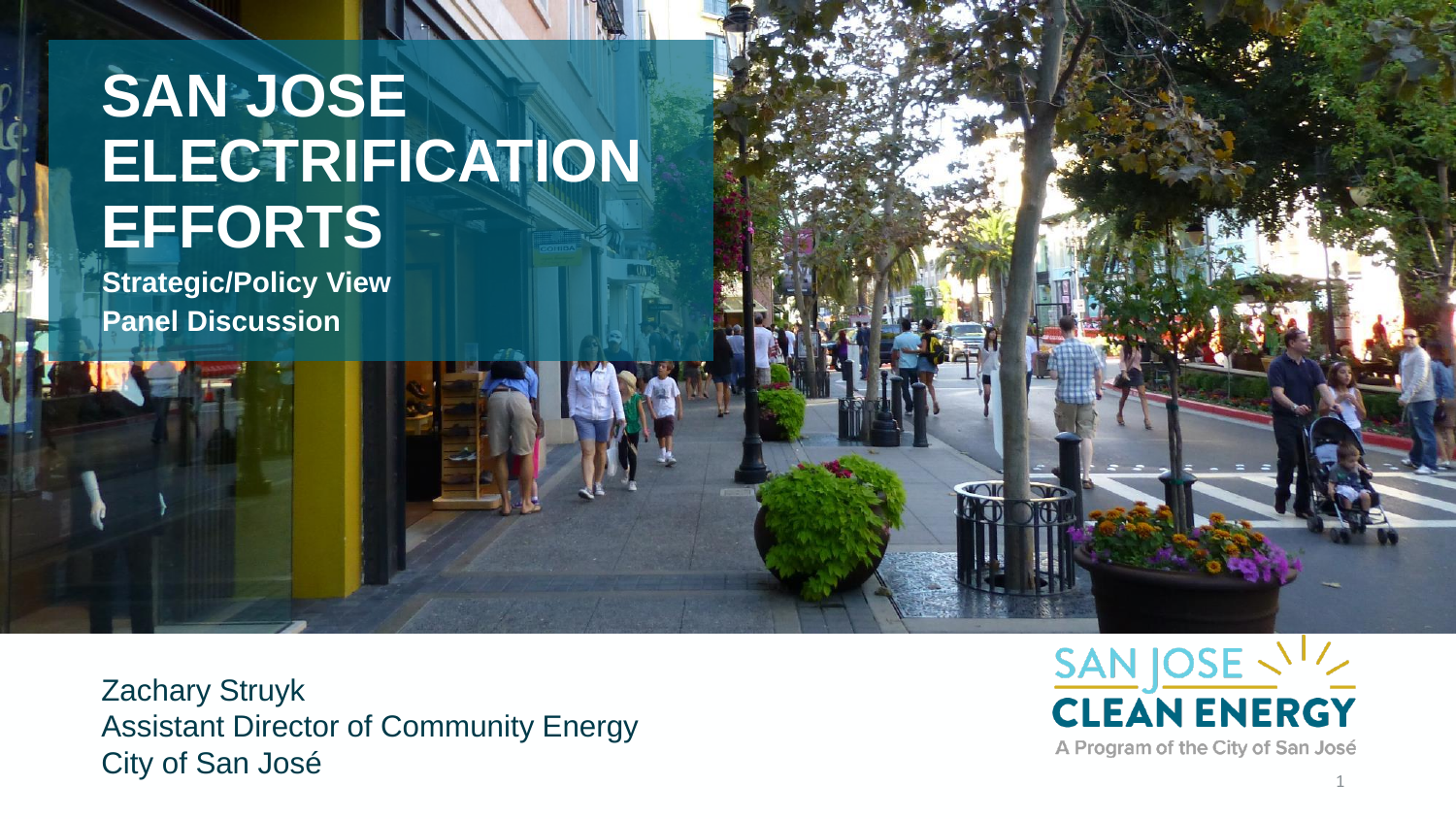# **SAN JOSE CLEAN ENERGY**

• **Community Choice Aggregator** for San Jose since early 2019 o \$300M annual budget o Annual load: 4 TWh o Peak demand: 1 GW

#### • **~350,000 customer accounts**

o 98% participation rate o 22% are CARE/FERA customers o 20,000 rooftop solar customers

• Invested in **497 MW** of new renewables + storage

#### **GreenSource Power Mix** (default service)



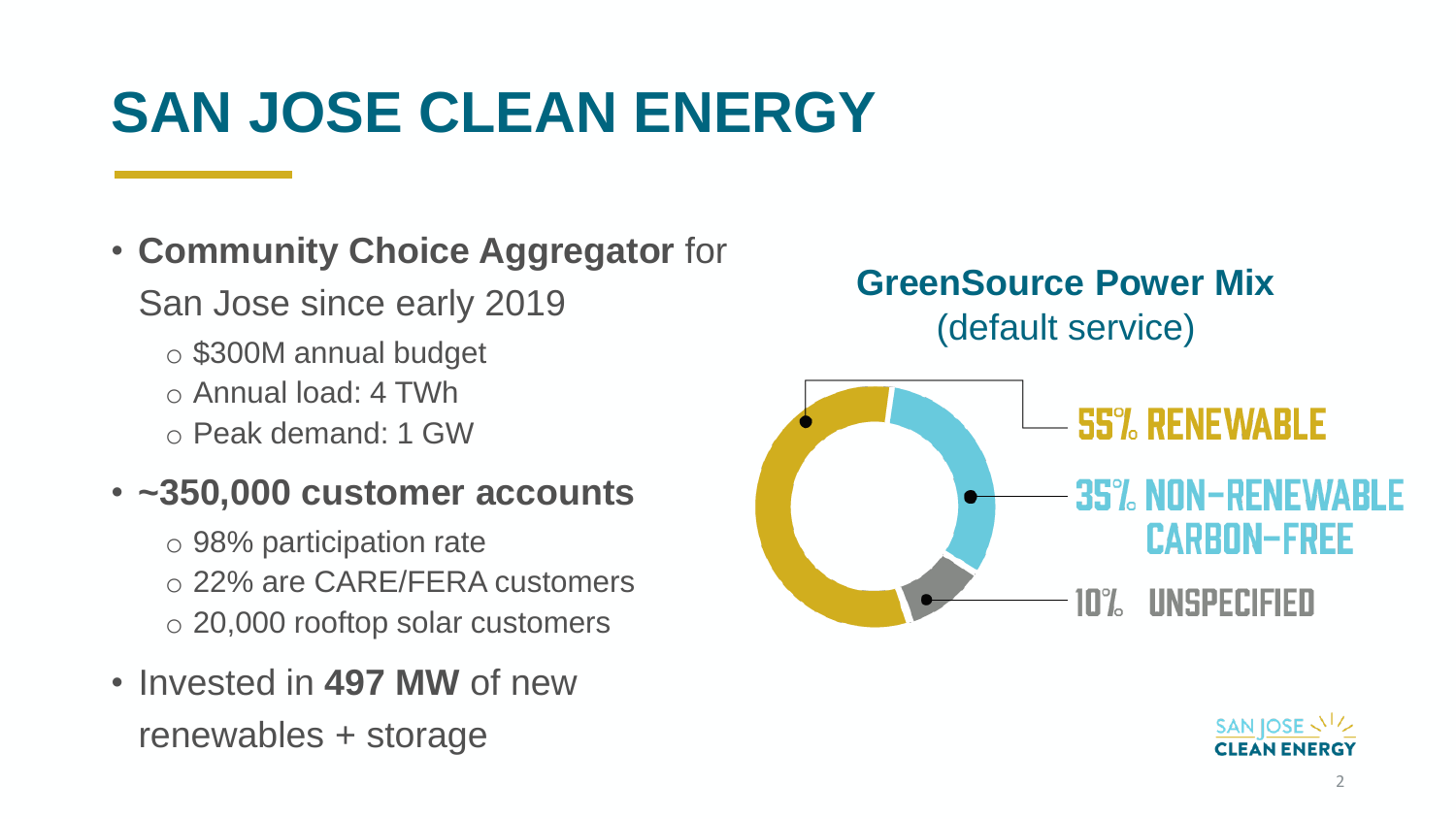# **HOW COMMUNITY CHOICE WORKS**



### **SOURCE SJCE**

Sourcing and building cleaner energy



#### **GRID CALIFORNIA**

Flowing clean energy into our state's power supply

### **DELIVERY PG&E**

Delivering energy, maintaining lines, serving customers Sends bill

### **CUSTOMER YOU**

Using cleaner energy, preserving the environment

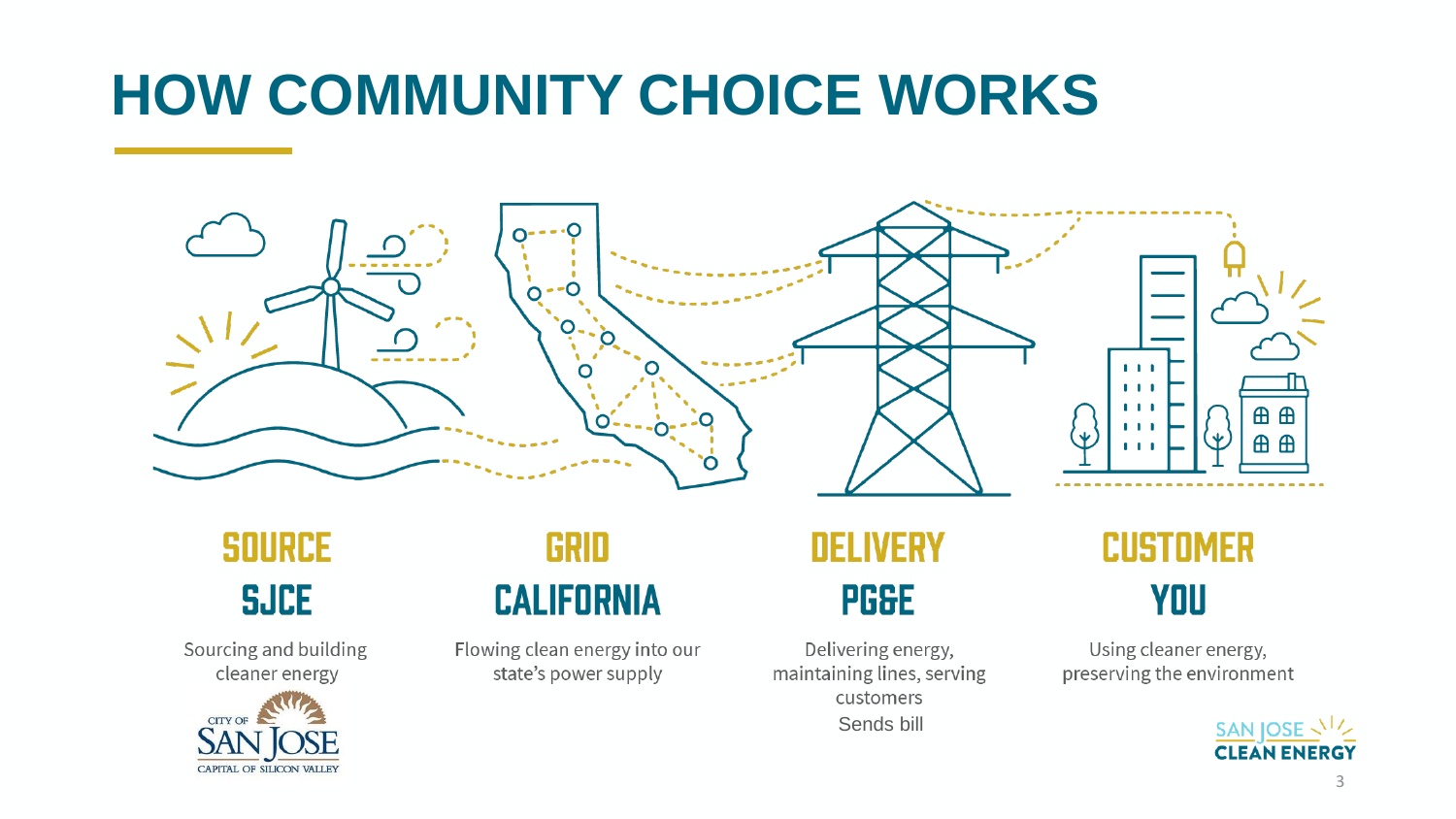# **CLIMATE SMART SAN JOSE**

- Adopted by City Council in 2018
- Aims to reduce air pollution, save water, and improve quality of life
- One of the first detailed city plans for reaching the targets of the international Paris Agreement



#### **Climate Smart Goals by 2030:**

- All-electric homes: 47%
- Zero net carbon (ZNC) homes: 37,975
- ZNC commercial buildings: 70M sq. ft.
- EVs: 61%
- Solar: 668 MW

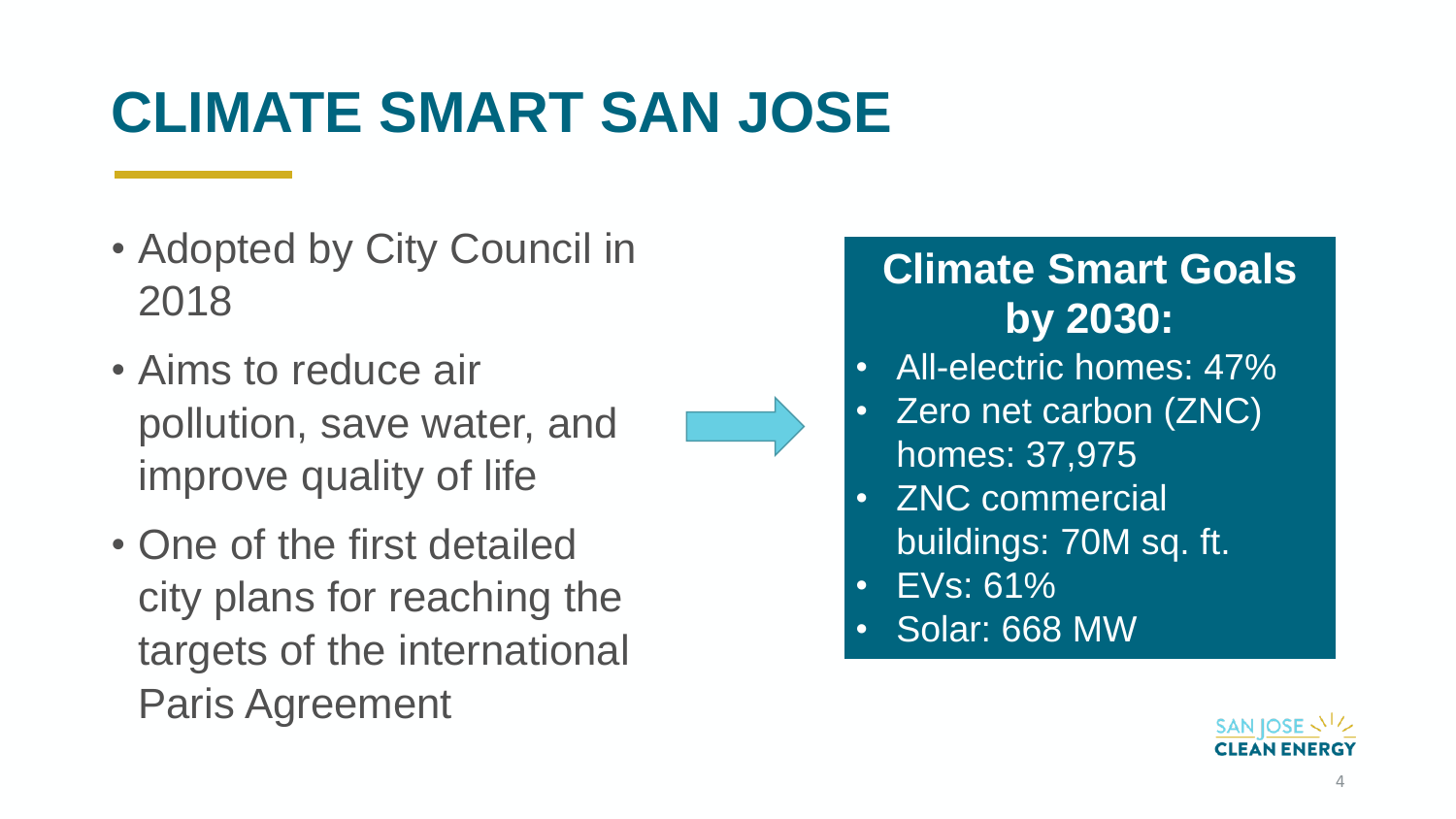## **ELECTRIFICATION REACH CODE & NATURAL GAS BAN**

### • **Reach Code** – Sept 2019

oFirst major milestone o Incentivizes all-electric construction, which is costeffective for all building types

- **Natural Gas Ban** Oct 2019 & Dec 2020
	- oSupplements reach code o Recently expanded to include all new construction



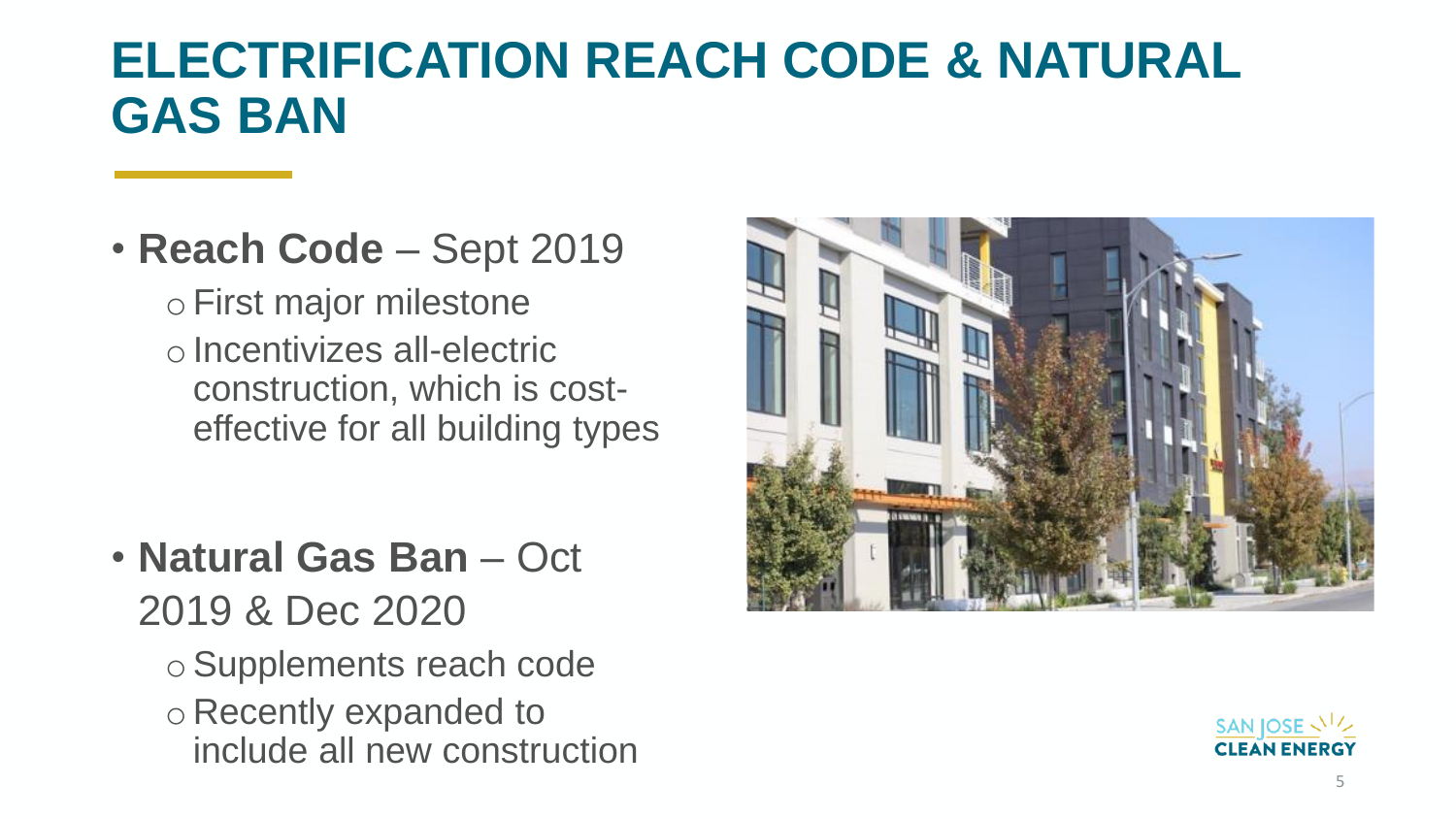## **EQUITABLE BUILDING ELECTRIFICATION ROADMAP**

- Currently developing a building electrification roadmap
	- o Prioritizes community, climate and equity
	- o Emphasis on co-creation with community-based organizations